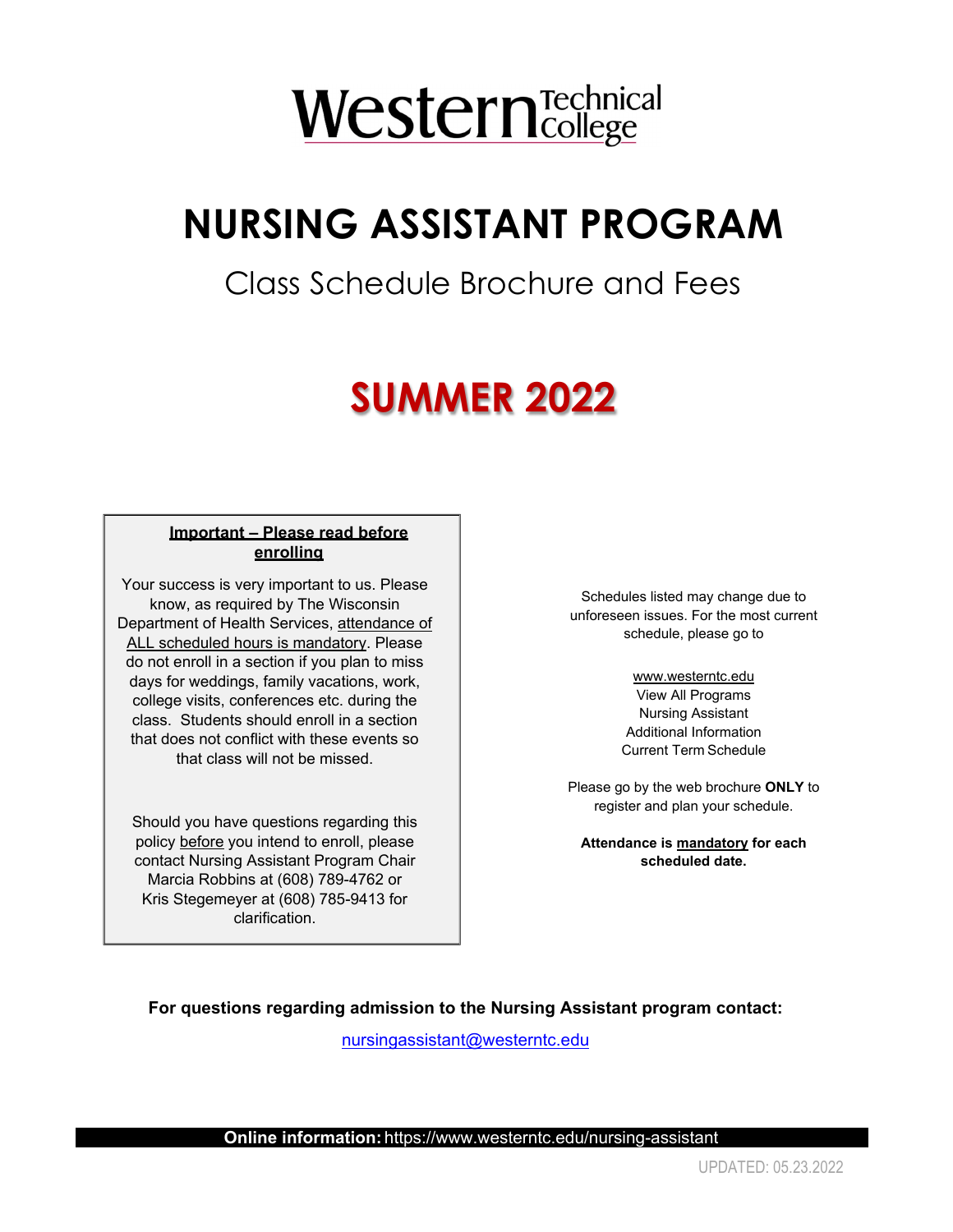### **IMPORTANT INFORMATION**

| <b>Admission fees</b>                       |                    |  |  |  |
|---------------------------------------------|--------------------|--|--|--|
| <b>Application Fee</b>                      | \$30.00            |  |  |  |
| Background Information Disclosure (BID) Fee | \$40.00            |  |  |  |
| <b>Viewpoint Health Portal</b>              | \$20.00            |  |  |  |
| Tuberculin Skin Test (TB)                   | <b>Cost Varies</b> |  |  |  |

| <b>Textbooks</b>                           |            |  |  |  |  |
|--------------------------------------------|------------|--|--|--|--|
| Dugan's Nursing Assisting: A Foundation in | (plus tax) |  |  |  |  |
| Caregiving by Hartman Pubg, Inc. 5th ed.   |            |  |  |  |  |
| Textbook ISBN: 978-1-60425-121-0           | \$57.50 *  |  |  |  |  |
| Workbook ISBN: 978-1-60425-122-7           | \$17.90 *  |  |  |  |  |
| Handbook                                   | $$4.35*$   |  |  |  |  |
| Blue Western Patch: Campus Shop            | \$3.50     |  |  |  |  |

**Program and Course Fees** 

| Nursing Assistant - 30543200.22       | \$339.16 * |      |  |
|---------------------------------------|------------|------|--|
| Student Accident Insurance (Required) |            | 4.50 |  |
|                                       |            |      |  |

*You can purchase the textbook, workbook, handbook and patch at the Campus Shop (La Crosse Campus) or <www.westerntcbooks.com>*

| <b>Uniform</b>  | ← Est. $$50.00-S75.00$                                                                          |
|-----------------|-------------------------------------------------------------------------------------------------|
|                 | $\checkmark$ Dark Grey top with Dark Grey pants/skirt                                           |
|                 | $\checkmark$ White shoes or black shoes                                                         |
|                 | $\checkmark$ Watch with second hand                                                             |
|                 | ✓ Students are responsible for their own transportation to clinical sites, which may be located |
| Travel          | 30 or more miles from the classroom.                                                            |
|                 | $\checkmark$ Student accident insurance is provided by Western for a cost of \$6.00 (Required). |
| <b>Registry</b> | $\checkmark$ \$145.00. (in-facility cost & \$20 supply fee)                                     |
| Exam            | $\checkmark$ Certification fee after completion of program                                      |

#### **\*All fees subject to change.**

#### **Pre-Requisites to Program Admission**

- Completed Background Check and Health Forms must be submitted prior to admission to the program.
- Laptop or PC with internet connection *\*\*Chromebooks do not work with the software used by Western Technical College*

#### **Delivery Method Descriptions**

| In-Person     | You are on campus for face-to-face lab/skills<br>✓<br>As part of your coursework, you will be required to complete online assignments<br>✓<br>Chromebooks do not work with the software used by Western Technical College<br>✓<br>You should be prepared for in-person meetings & coursework to transition to fully online<br>✓<br>learning should the College need to temporarily close campus due to COVID-19                   |
|---------------|-----------------------------------------------------------------------------------------------------------------------------------------------------------------------------------------------------------------------------------------------------------------------------------------------------------------------------------------------------------------------------------------------------------------------------------|
| <b>Hybrid</b> | You are on campus for face-to-face lab/skills<br>✓<br>As part of your coursework, you will be required to complete online assignments<br>✓<br>Some of the required course meetings will be delivered as LIVE web-conference through<br>✓<br>Zoom<br>You should be prepared for in-person meetings & coursework to transition to fully online<br>✓<br>learning should the College need to temporarily close campus due to COVID-19 |